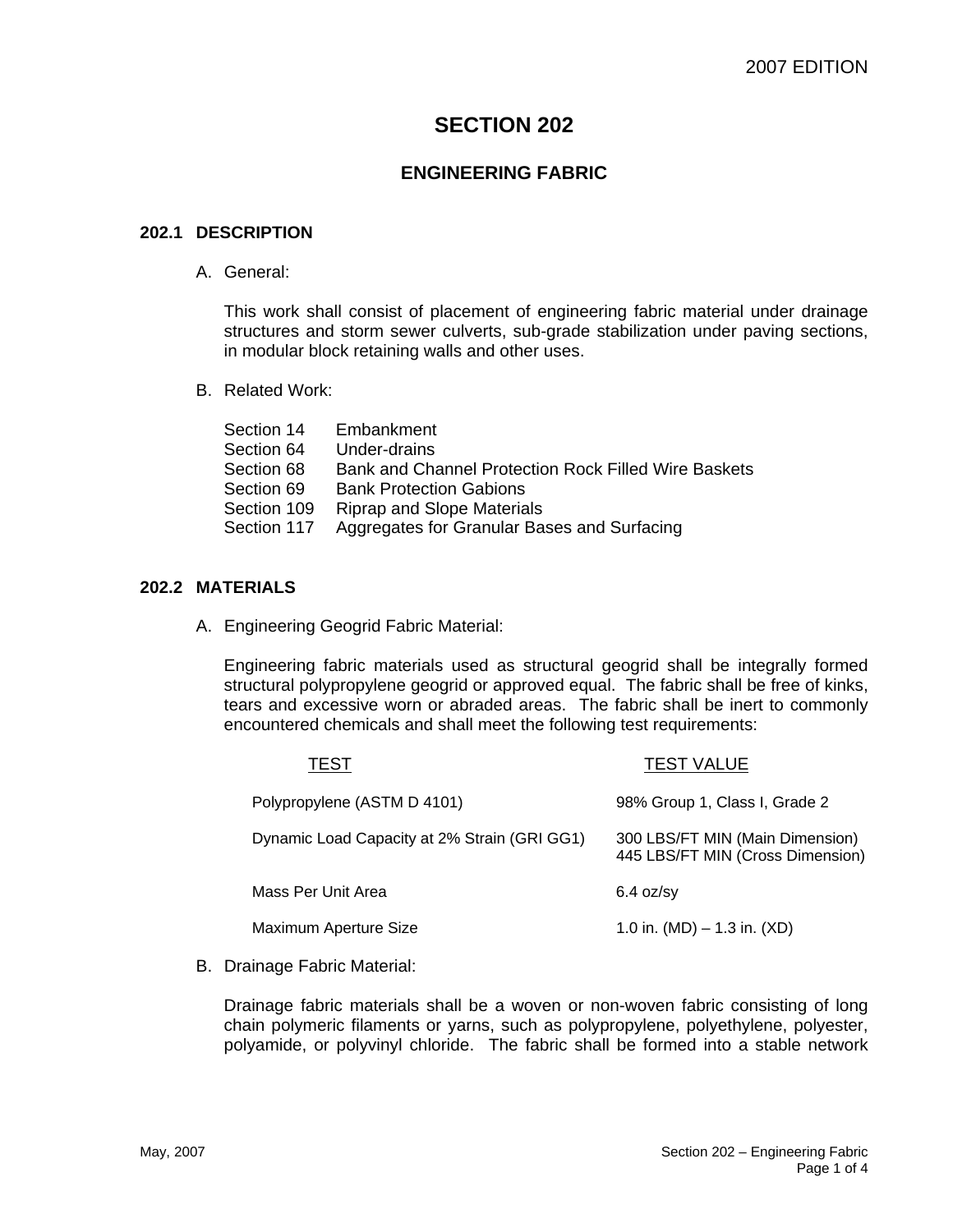insuring that the filaments or yarns retain their relative position to each other. The fabric shall be inert to commonly encountered chemicals, shall be relatively inert to ultraviolet light, and shall meet the following test requirements:

| TEST                                           | <b>TEST VALUE</b>         |
|------------------------------------------------|---------------------------|
| Grab Tensile Strength (ASTM D 4632)            | 200 lbs.                  |
| Elongation (ASTM D 4632)                       | 50%                       |
| Mullen Burst Strength (ASTM D 3786)            | 350 PSI                   |
| Puncture Strength (ASTM D 3787)                | 90 lbs.                   |
| Equivalent Opening Size (EOS)<br>(ASTM D 4751) | 70 to 140 U.S. Std. Sieve |

C. Certification:

Certification that the engineering fabric meets specification requirements shall be furnished to the Engineer prior to installation.

#### **202.3 CONSTRUCTION REQUIREMENTS**

A. Installation of engineering geogrid fabric material shall be to the limits shown on the plans or as directed by the Engineer and shall be in general compliance with the manufacturer's recommendations for the type of usage required.

The bed for the placement of the fabric shall be prepared by smoothing the surface of the sub-grade to minimize ruts, ridges and depressions. The Engineer may elect to waive sub-grade compaction specifications, dependent upon the condition of the sub-grade at the time of placement.

The fabric shall be placed upon the prepared bed as directed by the Engineer. The fabric roll shall be unrolled oriented along the long axis. Additional rolls necessary to make the required width shall overlap preceding rolls. Overlap shall be a minimum of 1 foot. The Engineer may require additional overlap up to 3 feet, dependent upon the condition of the sub-grade prior to installation.

The fabric shall be placed so that subsequent cover material does not shove, wrinkle or distort the in place fabric. Overlapping sections of fabric shall be oriented accordingly. Fabric may be held in place with small, hand placed piles of cover material or by staples or stakes to keep the fabric in place. Care shall be taken to prevent damage to the unprotected fabric before, during and after installation. No vehicle traffic will be allowed on the unprotected fabric.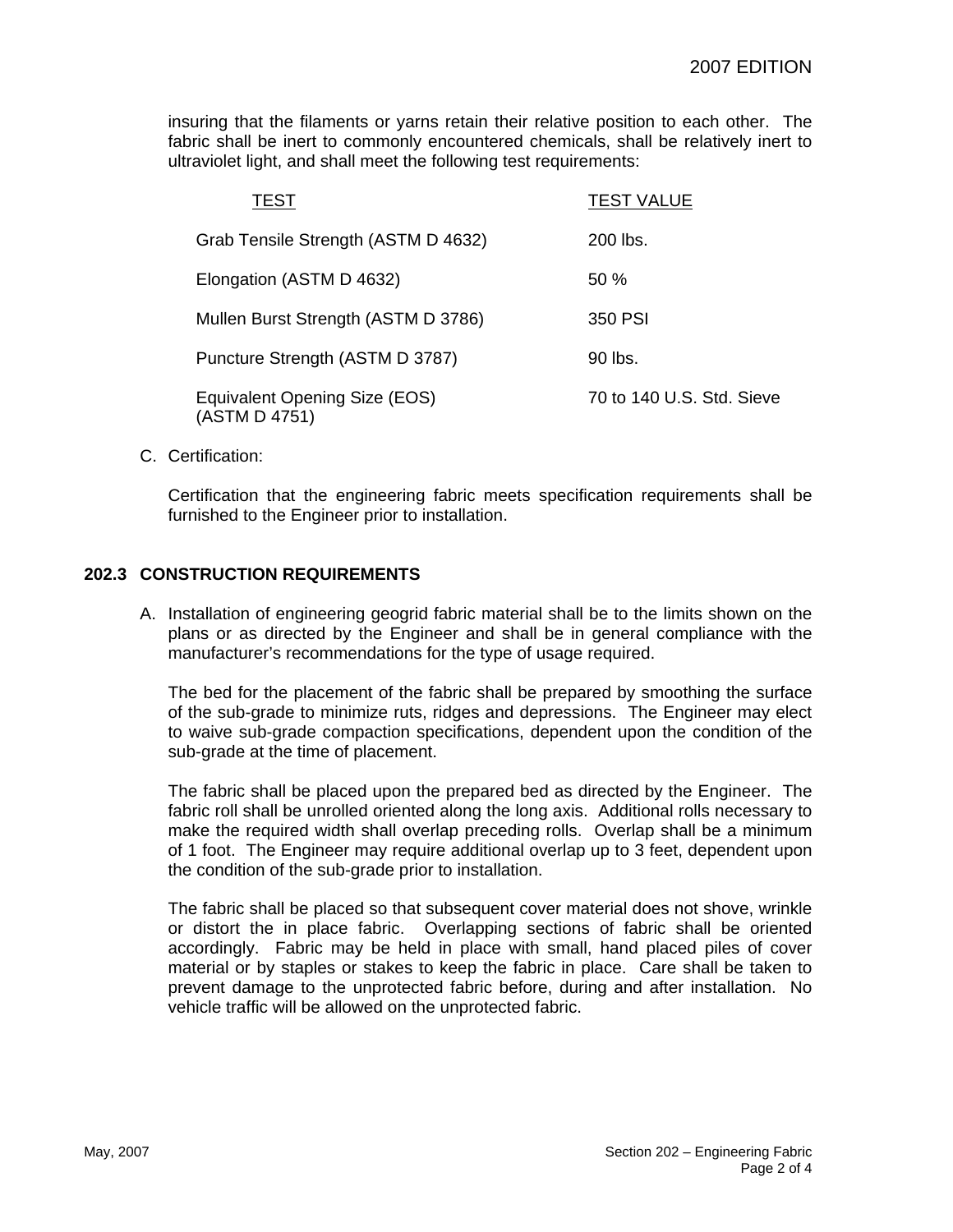Cover material shall be limestone ledge-rock aggregate base course as specified in Section 117 herein, unless otherwise specified in the plans or as called for by the Engineer. Cover material shall be placed by back dumping on to the fabric from the truck, and dozing or pushing the cover material from covered area to uncovered areas, or by loader dumping from covered area on to uncovered areas. Minimum depth of cover placement shall be 6 inches or as directed by the Engineer, dependent upon sub-grade stability at time of placement. When cover material has reached sufficient depth to prevent excessive kneading of the underlying fabric by the gravel processing equipment, the gravel base course shall be smoothed and, at the direction of the Engineer, watered, processed and compacted.

- B. Installation of drainage fabric material shall be as shown on the plans or as directed by the Engineer and shall comply with the manufacturer's recommendations for the type of usage required.
- C. Repairs to fabric damaged by failure to take adequate care during construction shall be at the cost of the responsible party. Repair of damaged drainage fabric material shall require removal of damaged material to the limits of the damage and removal of any existing backfill atop the fabric to a minimum of 1 foot outside of the limits of damaged material. A patch of similar material shall be placed over the undamaged material to a minimum of 1 foot outside the damaged material and properly backfilled.

### **202.4 METHOD OF MEASUREMENT**

- A. Measurement of engineering fabric and drainage fabric shall be to the nearest whole square yard of material placed, not counting overlap of successive courses of material.
- B. Measurement of and payment for cover material shall be in accordance with Section 117 herein, except where special cover material is called for. Measurement and payment of special cover material will be as specified in the Detailed Specifications.

### **202.5 BASIS OF PAYMENT**

- A. Engineering geogrid fabric material will be paid for at the Contract unit price per square yard. This price will be full compensation for preparation of the fabric bed, placing the fabric, and for labor, tools, equipment, fabric material, and incidentals necessary to complete the work as shown on the plans and as directed by the Engineer.
- B. Drainage fabric will be paid for at the contract unit price per square yard. This price will be full compensation for preparation of the fabric bed and for labor, tools, equipment, fabric material and incidentals necessary to complete the work as shown on the plans and as directed by the Engineer. If there is no bid item for drainage fabric, payment will be considered incidental work.